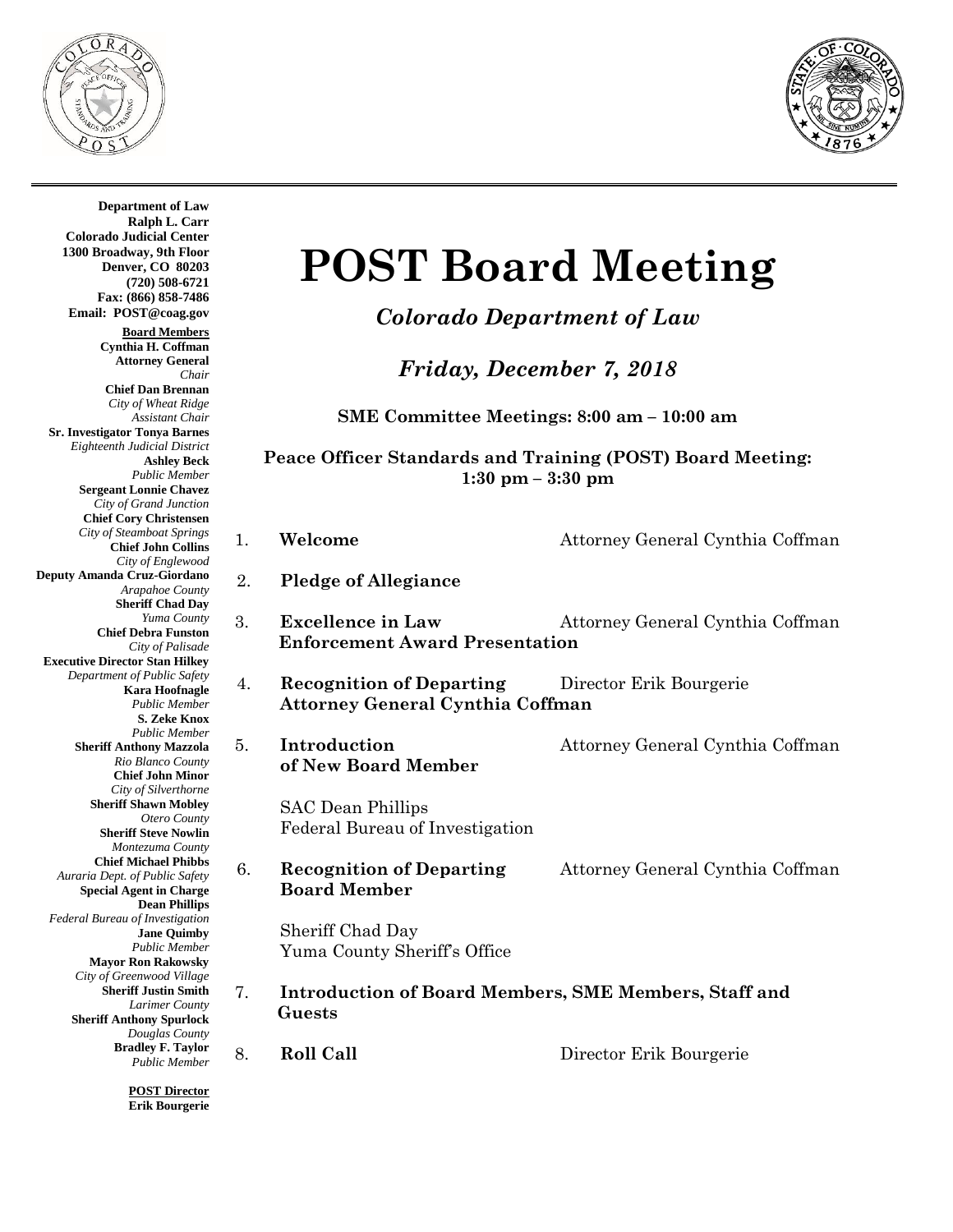| 9.  | <b>Approval of POST Board</b><br>Minutes from September 14, 2018                                           | Attorney General Cynthia Coffman         |
|-----|------------------------------------------------------------------------------------------------------------|------------------------------------------|
| 10. | 2019 Proposed POST<br><b>Board Meeting Dates</b>                                                           | Director Erik Bourgerie                  |
|     | March 1, 2019<br>June 21, 2019<br>September 20, 2019 (Work session September 19, 2019)<br>December 6, 2019 |                                          |
| 11. | <b>Appointment of POST Board Vice-Chair</b><br>for 2019                                                    | Attorney General Cynthia Coffman         |
| 12. | <b>Appointment of Arrest Control SME</b><br><b>Board Representative</b>                                    | Attorney General Cynthia Coffman         |
| 13. | <b>Subject Matter Expert Committee Reports</b>                                                             |                                          |
|     | Arrest Control<br>A.                                                                                       | <b>Agent Ike Beers</b><br>Chair          |
|     | Curriculum<br><b>B.</b>                                                                                    | Director Cathy LaBrecque<br>Chair        |
|     | C.<br>Driving                                                                                              | Commander Karl Smalley<br>Chair          |
|     | D.<br>Firearms                                                                                             | Training Manager John Hood<br>Vice-Chair |
| 14. | <b>Request for Variance Appeal</b><br>Damian Esparza<br>(See supplemental handout)                         | Director Erik Bourgerie                  |
| 15. | <b>Request for Variance Appeal</b><br><b>Alexander Kennedy</b><br>(See supplemental handout)               | Director Erik Bourgerie                  |
| 16. | <b>Request for Variance Appeal</b><br><b>Stephen Lassa</b><br>(See supplemental handout)                   | Director Erik Bourgerie                  |
| 17. | <b>Request for Variance Appeal</b><br><b>Shanna Riley</b><br>(See supplemental handout)                    | Director Erik Bourgerie                  |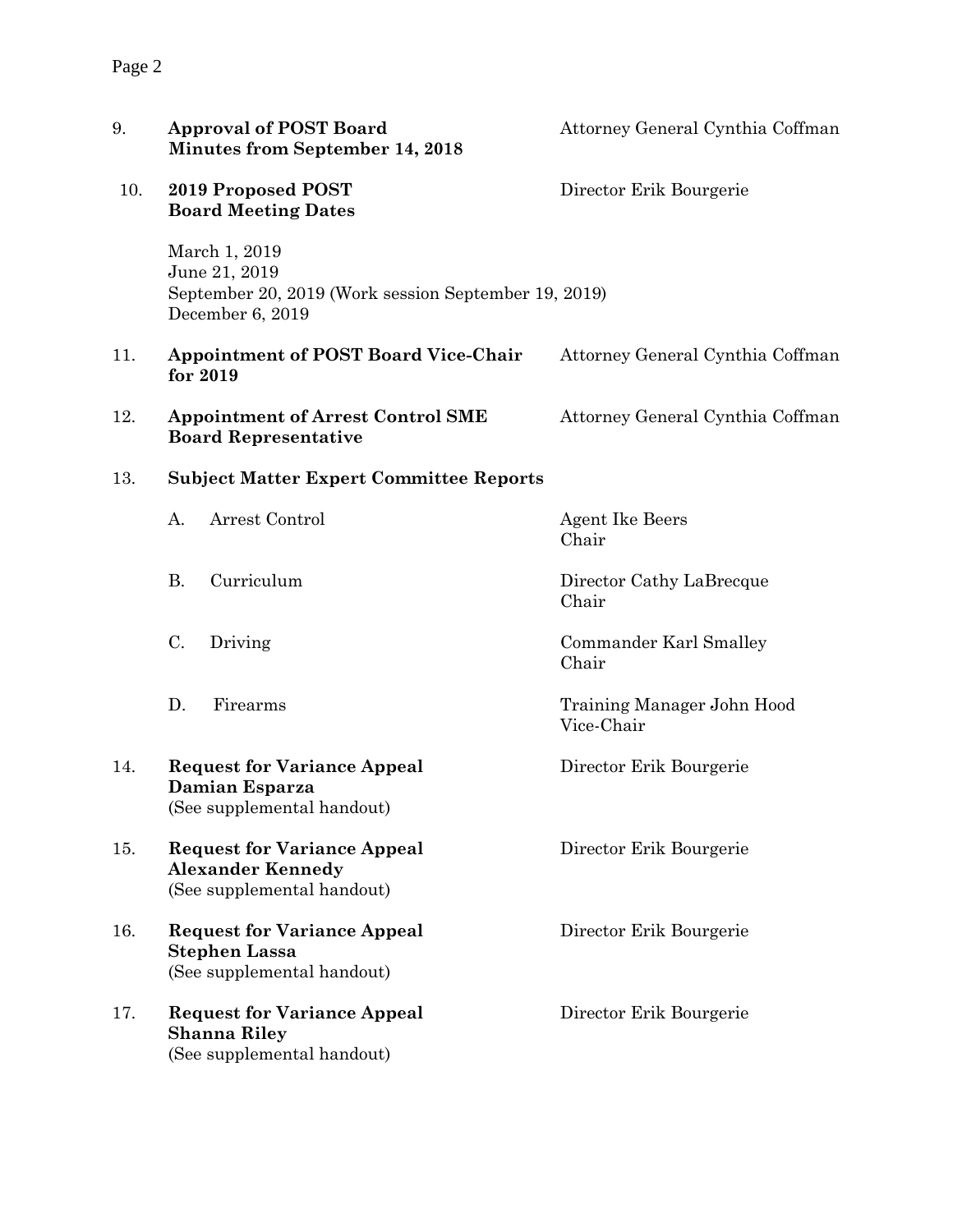18. **Request for Appeal of Revocation** Director Erik Bourgerie **Leland Silver** (See supplemental handout)

19. **Peace Officer Certification** Director Erik Bourgerie **Revocation Actions**  (See supplemental handout)

## **POST Rule 9 - Revocation of Peace Officer Certifications:**

§ 24-31-305, C.R.S.(2)(a) A Colorado peace officer certification issued pursuant to subsection (1) or (1.3) of this section or 24-31-308 shall be suspended or revoked by the POST Board if the certificate holder has been convicted of a felony at any time, or has been convicted on or after July 1, 2001, of any misdemeanor described in subsection (1.5) of § 24-31-305 C.R.S., or has otherwise failed to meet the certification requirements established by the Board. For purposes of this rule, the term 'conviction' includes any deferred judgments or deferred sentences imposed by a court. Revocation of peace officer certificates based upon conviction(s) of misdemeanor crimes are recognized in  $\S 24-31-305(1.5)$  (b) thru (h), C.R.S.

1. No. M18-13, Leland Silver, Certification B09124 (PID 112350). On July 27, 2018, Respondent was convicted of one count of Official Misconduct I §18-8- 404 a class 2 Misdemeanor. The respondent was employed as a peace officer on the date of the offense (Date of Offense: May 8, 2015, Aurora Police Department, Separated February 28, 2018). The respondent has complied with POST Show Cause Order No. M18-13 by appearing at the scheduled Show Cause Hearing on October 5, 2018. Director Bourgerie recommends revocation of Leland Silver's Colorado Peace Officer Certification B09124 (PID 112350).

*The certificate holders in the following matters did not appear at the show cause hearing or indicate any intent to oppose the revocation. Unless any member objects and asks to consider one or all of these matters separately, they will all be presented to this Board as a group.*

## **Felony Convictions:**

1. No. F18-08, Donald L. Fair, Certification B12147 (PID 123803). On July 24, 2018, Respondent was convicted of Sex Assault of Child - Position of Trust – Victim Age  $15 - 18$ ,  $$18-3-405.3(1)$ , a class 4 Felony. The respondent was employed as a peace officer on the date of the offense (Date of Offense: April 1, 2017 – August 31, 2017, Fourth Judicial District, Separated September 1, 2017). The Respondent has failed to comply with POST Show Cause Order No. F18-08 by failing to appear at the scheduled Show Cause Hearing on October 24, 2018. Director Bourgerie recommends revocation of Donald L. Fair's Colorado Peace Officer Certification B12147 (PID 123803).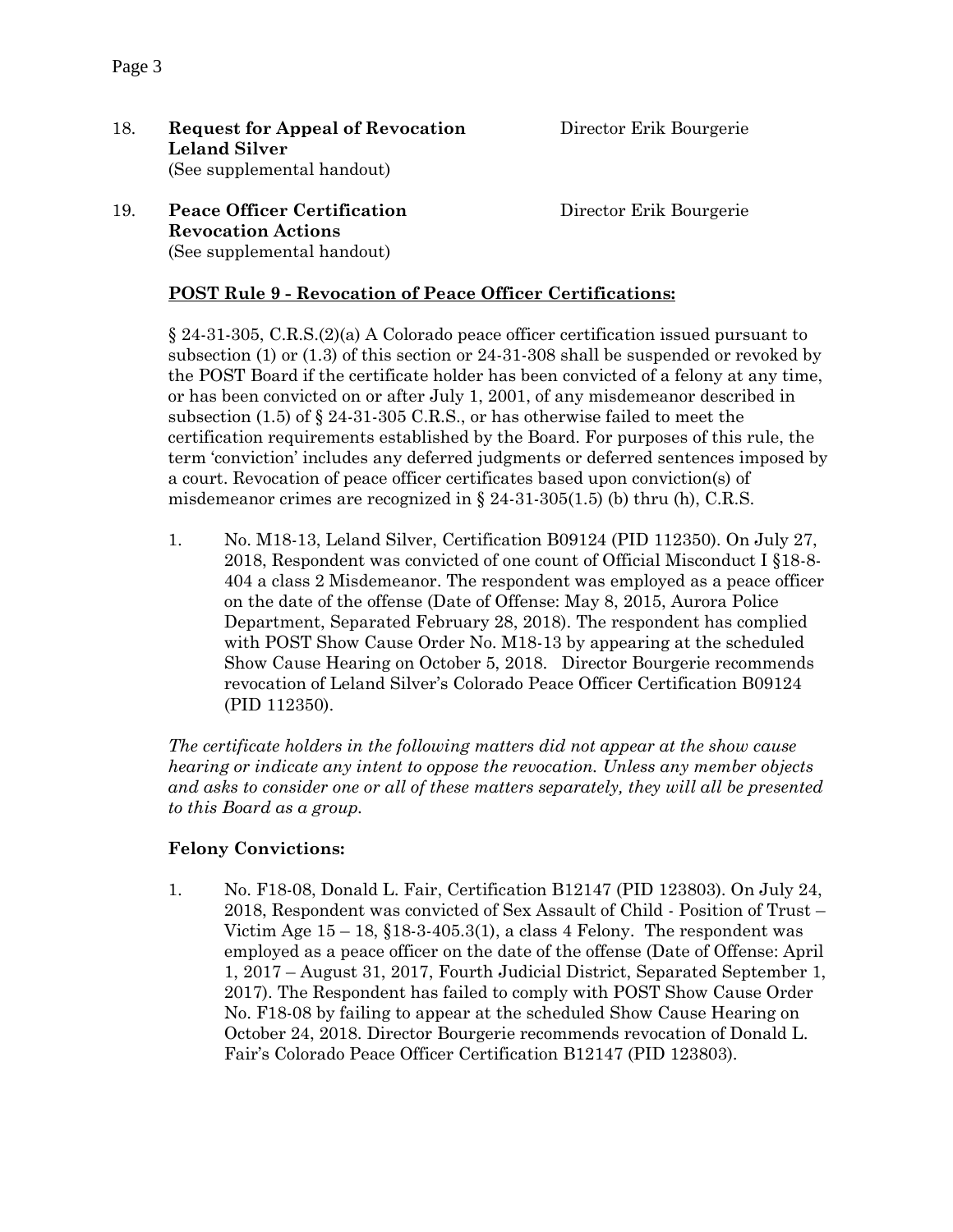- 2. No. F18-09, Kevin Gerald Vallejos, Certification B01318 (PID 119095). On June 7, 2018, Respondent was convicted of one count of Attempted Sex Assault – Overcome Victim's Will, §18-3-402(1)(a), a class 5 Felony. The Respondent was employed as a peace officer on the date of the offense (Date of Offense: September 30, 1998 - October 6, 1998, Walsenburg Police Department, Separated October 22, 1998). The respondent has failed to comply with POST Show Cause Order No. F18-09 by failing to appear at the scheduled Show Cause Hearing on October 24, 2018. Director Bourgerie recommends revocation of Kevin Gerald Vallejos' Colorado Peace Officer Certification B01318 (PID 119095).
- 3. No. F18-10, Daniel Scott Sullivan, Certification B14708 (PID 114522). On February 24, 2017, Respondent was convicted of one count of Securities – Make Untrue Statement, §11-51-501(1)(b), a class 3 Felony. The Respondent was employed as a peace officer on the date of the offense (Date of Offense: November 22, 2011 - February 21, 2013, Jefferson County Sheriff's Office, Separated April 4, 2014). The respondent has failed to comply with POST Show Cause Order No. F18-10 by failing to appear at the scheduled Show Cause Hearing on October 24, 2018. Director Bourgerie recommends revocation of Daniel Scott Sullivan's Colorado Peace Officer Certification B14708 (PID 114522).
- 4. No. F18-11, Tyler Eugene Richards, Certification B8999-0024 (PID 8999- 0024). On June 14. 2018, Respondent was convicted of one count of First Degree Murder – After Deliberation,  $\S 18-3-102(1)(a)$ , a class 1 Felony, one count of First Degree Murder – Felony Murder, §18-3-102(1)(b), a class 1 Felony, one count of Second Degree Kidnapping – Seize/Carry Victim, §18-3- 302(1), a class 4 Felony, and one count of Second Degree Assault – Strangulation, §18-3-203(1)(i), a class 4 Felony. The Respondent was not employed as a peace officer on the date of the offense (Date of Offense: December 9, 2016, Never employed). The Respondent has failed to comply with POST Show Cause Order No. F18-11 by failing to appear at the scheduled Show Cause Hearing on October 24, 2018. Director Bourgerie recommends revocation of Tyler Eugene Richard's Colorado Peace Officer Certification B8999-0024 (PID 8999-0024).
- 5. No. F18-13, Felicia Roxann Bradfield, Certification B00073 (PID 106104). On August 30, 2018, Respondent was convicted of one count of Tampering with Physical Evidence - Destroy, §18-8-601(1)(a), a class 6 Felony. The respondent was not employed as a peace officer on the date of the offense (Date of Offense: July 25, 2018, Never employed). The Respondent has failed to comply with POST Show Cause Order No. F18-13 by failing to appear at the scheduled Show Cause Hearing on November 5, 2018. Director Bourgerie recommends revocation of Felicia Roxann Bradfield's Colorado Peace Officer Certification B00073 (PID 106104).
- 6. No. F18-14, Todd Eric Cope, Certification B14240 (PID 133120). On July 9, 2018, Respondent was convicted of one count of Attempt to Influence Public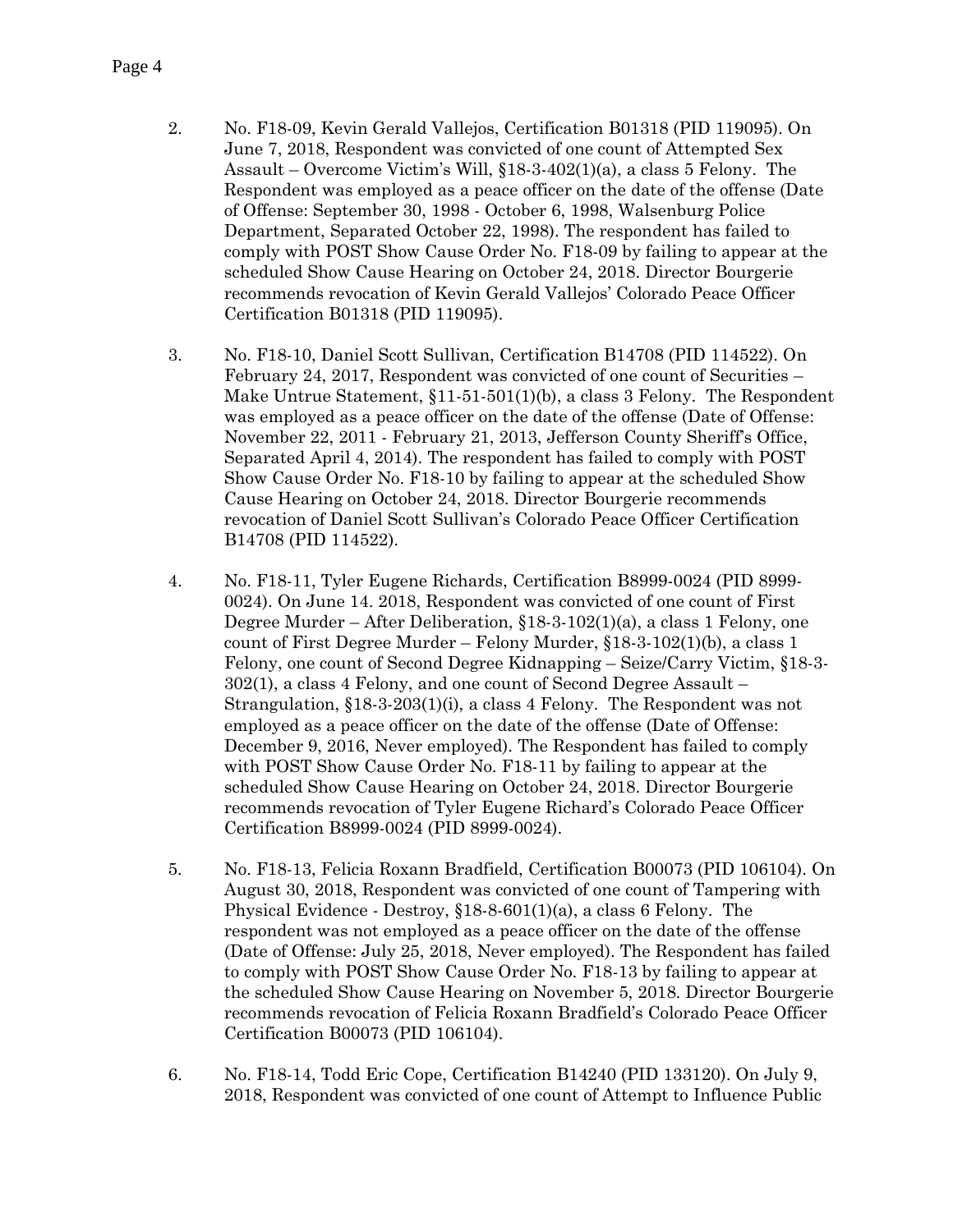Servant, §18-8-306, a class 4 Felony and one count of Official Misconduct 1, §18-8-404, a class 2 Misdemeanor. The respondent was not employed as a peace officer on the date of the offense (Date of Offense: September 8, 2017, Lamar Police Department, Separated May 4, 2016). The Respondent has failed to comply with POST Show Cause Order No. F18-14 by failing to appear at the scheduled Show Cause Hearing on November 5, 2018. Director Bourgerie recommends revocation of Todd Eric Cope's Colorado Peace Officer Certification B14240 (PID 133120).

7. No. F18-15, Dean Alan Harris, Certification B15055 (PID 134268). On October 1, 2018, Respondent was convicted of one count of Impersonating a Peace Officer, §18-8-112, a class 6 Felony. The respondent was not employed as a peace officer on the date of the offense (Date of Offense: July 21, 2018, Douglas County Sheriff's Office, Separated April 26, 2017). The Respondent has failed to comply with POST Show Cause Order No. F18-15 by failing to appear at the scheduled Show Cause Hearing on November 5, 2018. Director Bourgerie recommends revocation of Dean Alan Harris' Colorado Peace Officer Certification B15055 (PID 134268).

#### **Misdemeanor Convictions:**

- 1. No. M18-12, Matthew Hinkley, Certification B17414 (PID 138258). On July 9, 2018, Respondent was convicted of one count of Official Misconduct I §18-8- 404 a class 2 Misdemeanor. The respondent was employed as a peace officer on the date of the offense (Date of Offense: January 29, 2017, Conejos County Sheriff's Office, Separated November 16, 2017). The respondent has failed to comply with POST Show Cause Order No. M18-12 by failing to appear at the scheduled Show Cause Hearing on October 24, 2018. Director Bourgerie recommends revocation of Matthew Hinkley's Colorado Peace Officer Certification B17414 (PID 138258).
- 2. No. M18-14, Jason L. Brown, Certification B135234 (PID 135234). On November 1, 2017, Respondent was convicted of one count of Attempted Third Degree Assault §18-3-204(1)(a), a class 2 Misdemeanor. The respondent was not employed as a peace officer on the date of the offense (Date of Offense: September 22, 2015, Never employed). The respondent has failed to comply with POST Show Cause Order No. M18-14 by failing to appear at the scheduled Show Cause Hearing on October 24, 2018. Director Bourgerie recommends revocation of Jason L. Brown's Colorado Peace Officer Certification B135234 (PID 135234).
- 3. No. M18-15, Robert Eugene Dodd, Certification 14530 (PID 122600). On June 28, 2018, Respondent was convicted of one count of Abuse of Public Records - Alter §18-8-114(1)(d), a class 1 Misdemeanor and two counts of Official Misconduct §18-8-405, a class 2 Misdemeanor. The respondent was employed as a peace officer on the date of the offense (Date of Offense: August 15, 2006, Fremont County Sheriff's Office, Separated April 22, 2017). The respondent has failed to comply with POST Show Cause Order No. M18-15 by failing to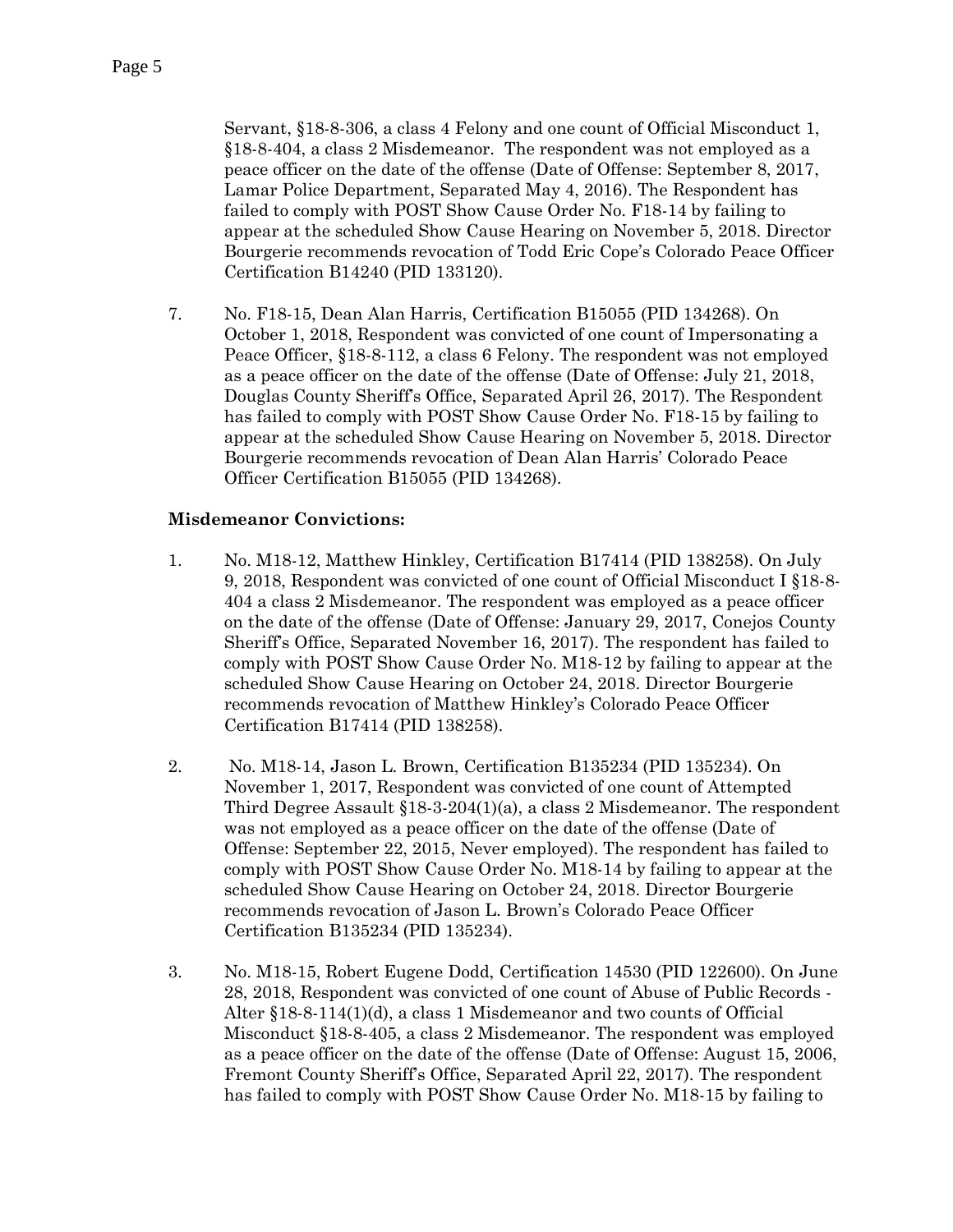appear at the scheduled Show Cause Hearing on October 24, 2018. Director Bourgerie recommends revocation of Robert Eugene Dodd's Colorado Peace Officer Certification 14530 (PID 122600).

- 4. No. M18-16, Jon Russell Geiger, Certification B14789 (PID 133761). On July 10, 2018, Respondent was convicted of one count of Harassment – Strike/Shove/Kick §18-9-111(1)(a), a class 3 Misdemeanor. The respondent was employed as a peace officer on the date of the offense (Date of Offense: October 29, 2016, Georgetown Marshal's Office, Separated April 1, 2017). The respondent was subsequently appointed to Del Norte Police Department from October 1, 2017 to January 9, 2018. The respondent has failed to comply with POST Show Cause Order No. M18-16 by failing to appear at the scheduled Show Cause Hearing on October 24, 2018. Director Bourgerie recommends revocation of Jon Russell Geiger's Colorado Peace Officer Certification B14789 (PID 133761).
- 5. No. M18-17, Jon Patrick Gonzales, Certification B1258-8255 (PID 1258- 8255). On August 29, 2018, Respondent was convicted of one count of Third Degree Assault  $$18-3-204(1)(a)$ , a class 1 Misdemeanor. The respondent was not employed as a peace officer on the date of the offense (Date of Offense: November 16, 2017 – November 27, 2017, Fountain Police Department, Separated February 1, 2017). The respondent has failed to comply with POST Show Cause Order No. M18-17 by failing to appear at the scheduled Show Cause Hearing on November 5, 2018. Director Bourgerie recommends revocation of Jon Patrick Gonzales' Colorado Peace Officer Certification B1258-8255 (PID 1258-8255).
- 6. No. M18-18, Kenneth Nathan Cortinez, Certification B7398-8036 (PID 7398- 8036). On September 5, 2018, Respondent was convicted of one count of Official Misconduct 1 §18-8-404, a class 2 Misdemeanor. The respondent was not employed as a peace officer on the date of the offense (Date of Offense: April 26, 2018, Never employed). The respondent has failed to comply with POST Show Cause Order No. M18-18 by failing to appear at the scheduled Show Cause Hearing on November 5, 2018. Director Bourgerie recommends revocation of Kenneth Nathan Cortinez' Colorado Peace Officer Certification B7398-8036 (PID 7398-8036).
- 7. No. M18-19, Martin Morales, Certification B14097 (PID 130908). On September 19, 2018, Respondent was convicted of one count of Harassment §18-9-111(1)(f), a class 3 Misdemeanor. The respondent was not employed as a peace officer on the date of the offense (Date of Offense: June 30, 2017, Adams County Sheriff's Office, Separated November 16, 2015). The respondent has failed to comply with POST Show Cause Order No. M18-19 by failing to appear at the scheduled Show Cause Hearing on November 5, 2018. Director Bourgerie recommends revocation of Martin Morales' Colorado Peace Officer Certification B14097 (PID 130908).